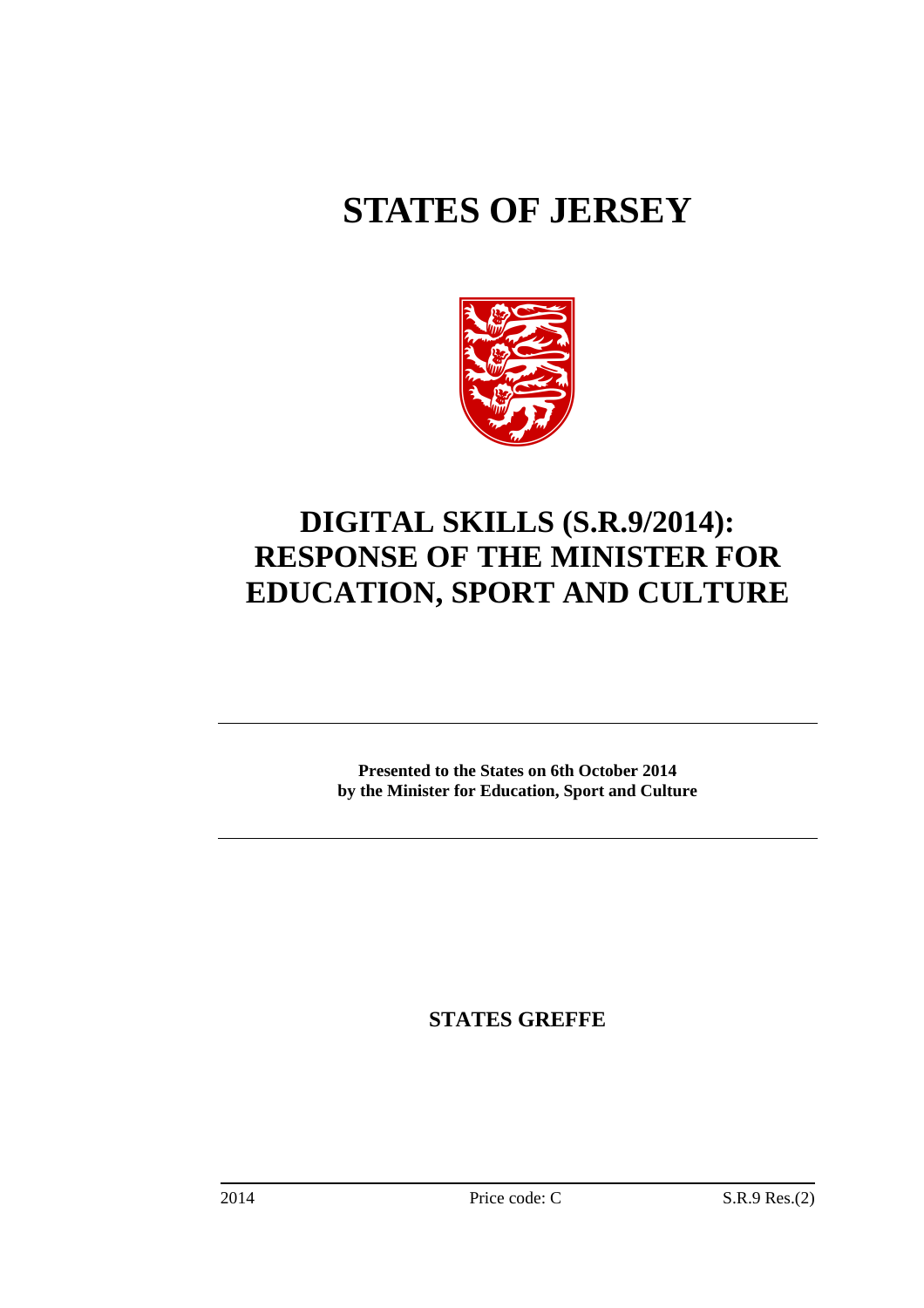#### **DIGITAL SKILLS (S.R.9/2014): RESPONSE OF THE MINISTER FOR EDUCATION, SPORT AND CULTURE**

| <b>Ministerial Response to:</b>          | S.R.9/2014          |
|------------------------------------------|---------------------|
| <b>Ministerial Response required by:</b> | 29th September 2014 |
| <b>Review title:</b>                     | Digital Skills      |
| <b>Scrutiny Panel:</b>                   | Economic Affairs    |

#### **INTRODUCTION**

I would like to convey my thanks to the Economic Affairs Scrutiny Sub-Panel for undertaking this review. The report is constructive and the findings and recommendations will be considered.

#### **FINDINGS**

|                | <b>Findings</b>                                                                                                                                                                                                                                                                                                                      | <b>Comments</b> |
|----------------|--------------------------------------------------------------------------------------------------------------------------------------------------------------------------------------------------------------------------------------------------------------------------------------------------------------------------------------|-----------------|
| 1              | The Sub-Panel was concerned by<br>the relatively low volume of<br>submissions received directly<br>from the digital industry, but<br>acknowledges that it is itself<br>relatively small in scale at present<br>and is well represented by Digital<br>Jersey.                                                                         | <b>NA</b>       |
| $\overline{2}$ | Stakeholders have predominantly<br>reacted positively to Digital<br>Jersey's 'Developing a Digital<br>Jersey' Strategy although<br>particular concerns were raised<br>regarding highly ambitious job<br>creation targets.                                                                                                            | <b>NA</b>       |
| 3              | Despite some set-backs, Digital<br>Jersey is an increasingly active<br>organisation, now responsible for<br>a wide-range of initiatives and<br>engagement throughout<br>the<br>digital and social communities.<br>The successful launch<br>and<br>subsequent opportunities<br>provided by the Digital Hub are<br>of particular note. | <b>NA</b>       |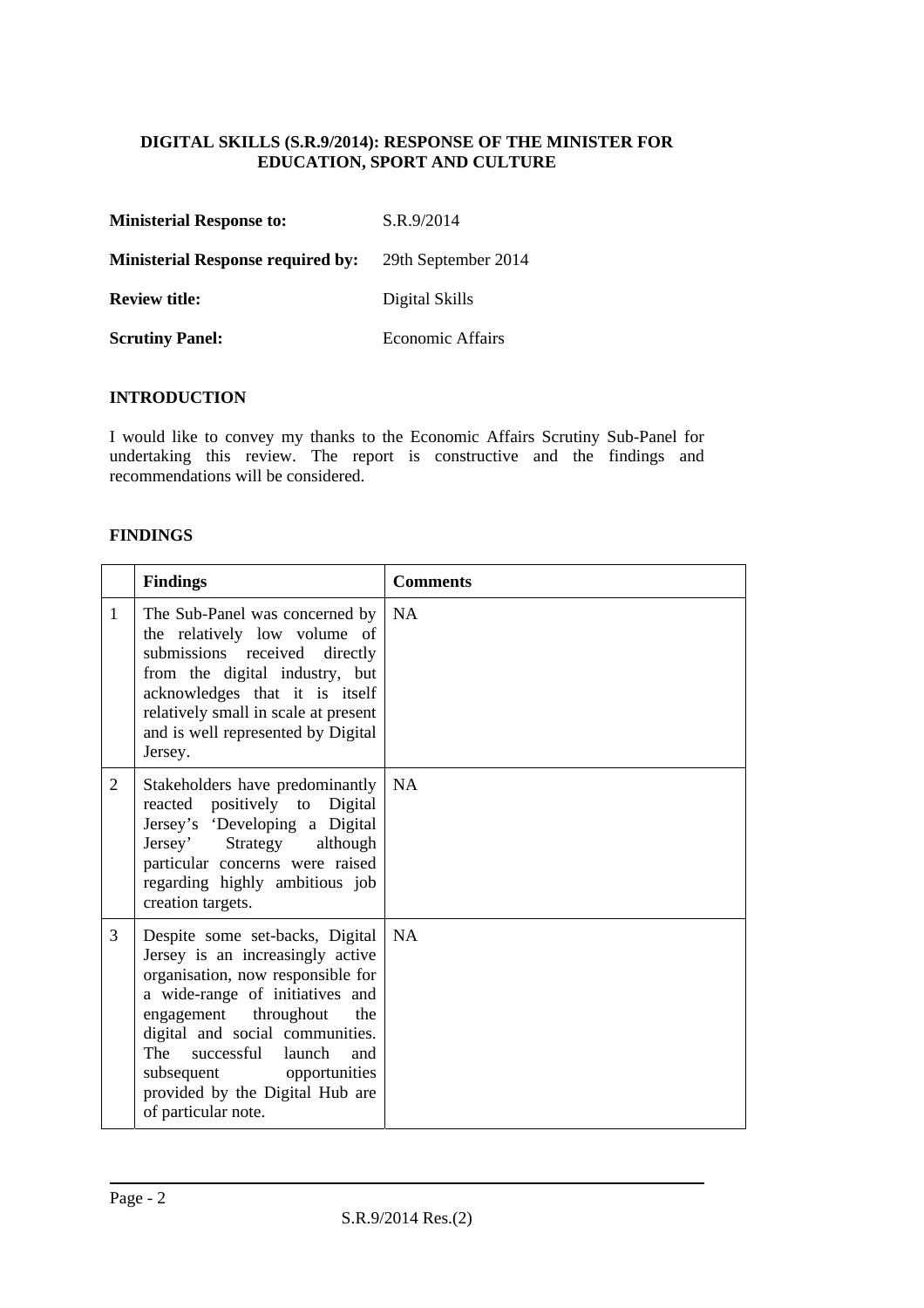|                | <b>Findings</b>                                                                                                                                                                                                                                                                                                                                                                                                             | <b>Comments</b>                                                                                                                                                                                                                                                                                                                                        |
|----------------|-----------------------------------------------------------------------------------------------------------------------------------------------------------------------------------------------------------------------------------------------------------------------------------------------------------------------------------------------------------------------------------------------------------------------------|--------------------------------------------------------------------------------------------------------------------------------------------------------------------------------------------------------------------------------------------------------------------------------------------------------------------------------------------------------|
| $\overline{4}$ | The 'Vision for IT in Education'<br>is subject to a short timeframe,<br>2013-2015, but contains long<br>term objectives.                                                                                                                                                                                                                                                                                                    | Agreed.                                                                                                                                                                                                                                                                                                                                                |
| 5              | Work on a new IT Strategy for<br>schools began<br>considerably<br>before September 2012, but the<br>final 'Vision for IT' was not<br>launched until October 2013.                                                                                                                                                                                                                                                           | Agreed.                                                                                                                                                                                                                                                                                                                                                |
| 6              | Reaction to the Education, Sport<br>and Culture 'Vision for IT in<br>Education 2013-15' has<br>been<br>broadly<br>supportive,<br>although<br>there has been some criticism that<br>this Vision should have been<br>produced sooner.                                                                                                                                                                                         | Funding was reduced in 2012 due to CSR cuts<br>which delayed the production of a new strategy.                                                                                                                                                                                                                                                         |
| $\overline{7}$ | The<br>significant<br>opportunity<br>presented by fibre connections to<br>initiate change in the way IT is<br>taught and used in all schools is<br>recognised. However, such a<br>change is not so dependent on<br>fibre that an earlier IT strategy<br>could not have been developed<br>and implemented.                                                                                                                   | Disagree.<br>Thinking Differently is the 4th IT Strategy.<br>Whether fibre had been introduced or not our<br>strategy would have been the same.<br>See response to finding 8.                                                                                                                                                                          |
| 8              | Unlike previously implemented<br>Education IT<br>Strategies,<br>the<br>'Vision for IT in Education 2013-<br>15' is not predominantly about<br>hardware and software, but about<br>changing the nature of teaching,<br>changing the role of teachers and<br>changing<br>the<br>relationship<br>between the teacher, the learner<br>and the learning.                                                                         | Agreed.                                                                                                                                                                                                                                                                                                                                                |
| 9              | Development of all individual<br>school<br>business<br>plans<br>was<br>originally due to be completed by<br>January<br>2014,<br>subsequently<br>extended<br>to<br>March,<br>with<br>implementation beginning from<br>the start of the year. It is<br>concerning that in June 2014,<br>Education, Sport and Culture still<br>had 10 schools requiring minor<br>amendments to plans and 6<br>schools identified as<br>needing | It was always expected that schools would<br>respond in different timescales due to the<br>different nature and readiness of the schools.<br>Rather<br>forcing schools to<br>than<br>adapt<br><sub>a</sub><br>substandard business plan the department has<br>been working with them to ensure all schools<br>have an innovative and realistic vision. |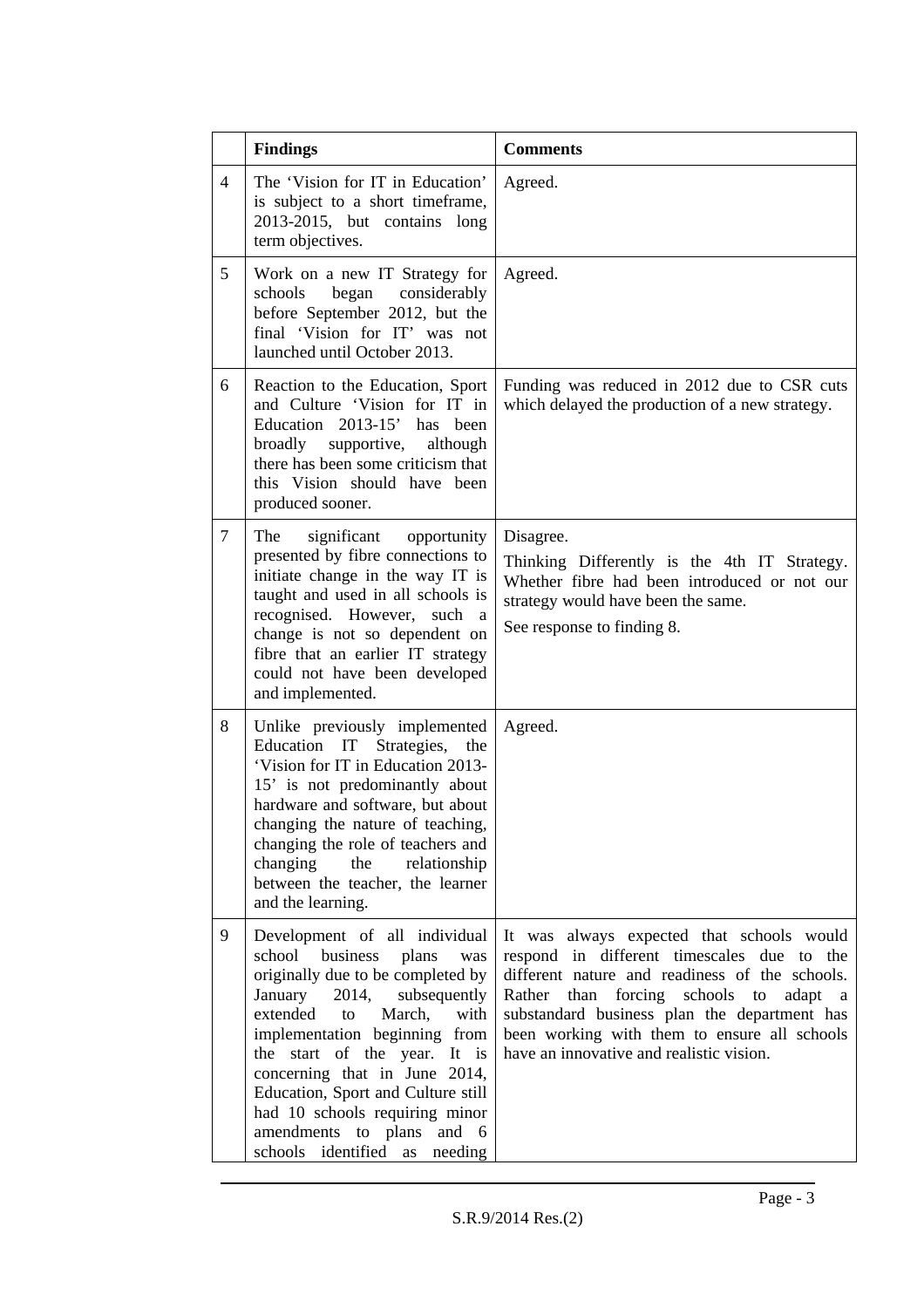|    | <b>Findings</b>                                                                                                                                                                                                                                                                                                                                                                             | <b>Comments</b>                                                                                                                                                                                                                                        |
|----|---------------------------------------------------------------------------------------------------------------------------------------------------------------------------------------------------------------------------------------------------------------------------------------------------------------------------------------------------------------------------------------------|--------------------------------------------------------------------------------------------------------------------------------------------------------------------------------------------------------------------------------------------------------|
|    | more help.                                                                                                                                                                                                                                                                                                                                                                                  |                                                                                                                                                                                                                                                        |
| 10 | Requiring individual schools to<br>develop their IT Business Plans<br>represents a significant change<br>from previous 'top-down' culture<br>in the Education, Sport and<br>Department.<br>Culture<br>Whilst<br>recognising the advantages this<br>presents to schools to tailor to<br>their needs, this has been a<br>significant challenge, even more<br>so for some schools than others. | Agreed.                                                                                                                                                                                                                                                |
| 11 | The first phase of funding<br>$£1.5$ million)<br>for<br>the<br>implementation of school IT<br>Business Plans will be made<br>available to schools for the start<br>of the school year in September<br>2014. However,<br>whilst<br>this<br>money is available, funding for<br>the second phase will need to be<br>secured through the next Medium<br>Term Financial Plan.                    | Agreed.                                                                                                                                                                                                                                                |
| 12 | The Panel has been disappointed<br>during parts of this Review with<br>avoidable delays on the part of<br>the Minister for Education, Sport<br>and Culture in ensuring his<br>Department's<br>adequate<br>and<br>timely engagement with<br>the<br>This<br>Scrutiny process.<br>has<br>significantly impacted our ability<br>to complete the Review within<br>the intended timeframe.        | I appreciate how important it is to engage with<br>Scrutiny and have done so at the first available<br>opportunity. We accept that this may have led to<br>delays within Scrutiny's timescales but do not<br>believe that these delays were avoidable. |
| 13 | With all schools being different,<br>not all are expected by ESC to<br>complete and implement their IT<br>Business Plans at the same speed.<br>ESC is actively targeting more<br>support at the schools that are<br>less confident or equipped to<br>develop such a process.                                                                                                                | Agreed.                                                                                                                                                                                                                                                |
| 14 | Some schools have worked in<br>clusters to develop their business<br>plans. This involves a secondary<br>grouping together with<br>school<br>feeder<br>schools<br>primary<br>to                                                                                                                                                                                                             | Agreed.                                                                                                                                                                                                                                                |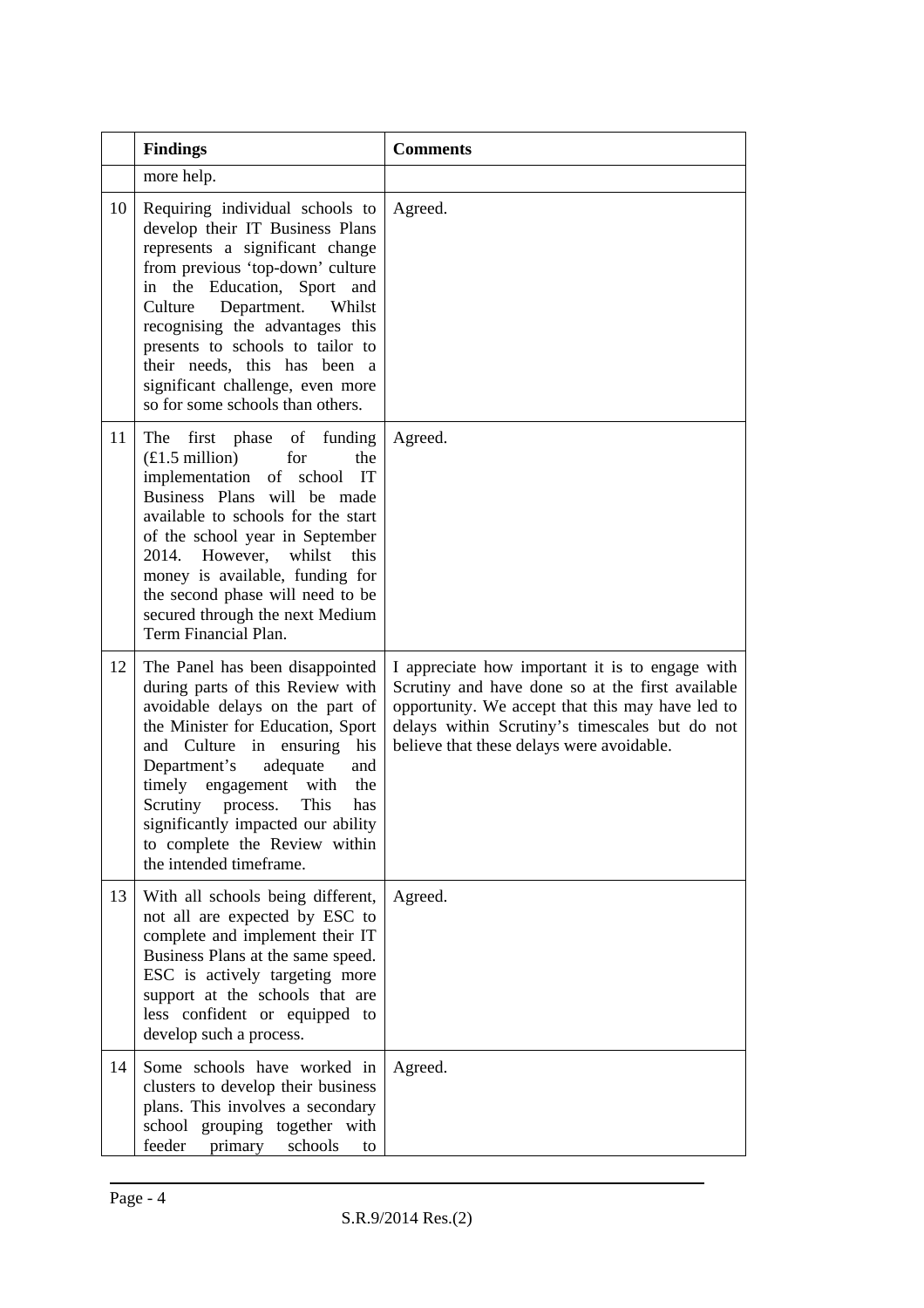|    | <b>Findings</b>                                                                                                                                                                                                                                                                                                                         | <b>Comments</b>                                                                                                                                                                                                                                                                                                                                        |
|----|-----------------------------------------------------------------------------------------------------------------------------------------------------------------------------------------------------------------------------------------------------------------------------------------------------------------------------------------|--------------------------------------------------------------------------------------------------------------------------------------------------------------------------------------------------------------------------------------------------------------------------------------------------------------------------------------------------------|
|    | minimise inconsistencies in the<br>digital skills levels amongst the<br>feeder schools themselves, and<br>between a Secondary school and<br>its feeder Primaries.                                                                                                                                                                       |                                                                                                                                                                                                                                                                                                                                                        |
| 15 | Whilst there are notable potential<br>advantages, initial concerns have<br>been identified about ESC's<br>approach of requiring schools to<br>develop their own IT business<br>plan, including how this might<br>affect consistency and the need<br>for appropriate support to be<br>provided by ESC to schools.                        | By allowing schools to develop their own<br>business plans they are able to reflect the local<br>context of the school and children within it whilst<br>working to the same framework. This is usual<br>practice for education; a good example of this<br>being that every teacher plans lessons differently<br>whilst working to the same curriculum. |
| 16 | To encourage consistency, all<br>school IT business plans must be<br>approved by Education, Sport and<br>Culture to secure funding, with<br>assessment criteria and guidelines<br>having being shared with all<br>schools from the beginning of the<br>business plan process.                                                           | Agreed.                                                                                                                                                                                                                                                                                                                                                |
| 17 | It is too early to judge either way<br>whether Education, Sport and<br>Culture's approach of requiring<br>schools to develop their own IT<br>Business Plans, rather than top-<br>down, has been successful.                                                                                                                             | No comment.                                                                                                                                                                                                                                                                                                                                            |
| 18 | Stakeholders are unanimous that<br>a digital divide amongst schools<br>and pupils must not be allowed to<br>grow. If consistency is<br>not<br>managed<br>as<br>effectively<br>as<br>planned by Education, Sport and<br>Culture, then the current Vision<br>for IT in Education might<br>inadvertently<br>exacerbate<br>this<br>problem. | Agreed. We have always been aware of this issue<br>and are working to ensure that this does not<br>happen.                                                                                                                                                                                                                                             |
| 19 | There is currently no<br>social<br>premium within Education, Sport<br>and Culture's IT funding model<br>to try to assist those schools and<br>pupils<br>facing<br>biggest<br>the<br>challenges regarding IT.                                                                                                                            | Disagree. The current allocation of IT funding<br>reflects the social and deprivation context of the<br>children attending the school (which is calculated<br>using the 'Carstairs deprivation index').                                                                                                                                                |
| 20 | Education, Sport and Culture's<br>approach to e-safety has changed.<br>Previously top-down,<br>schools                                                                                                                                                                                                                                  | Agreed.                                                                                                                                                                                                                                                                                                                                                |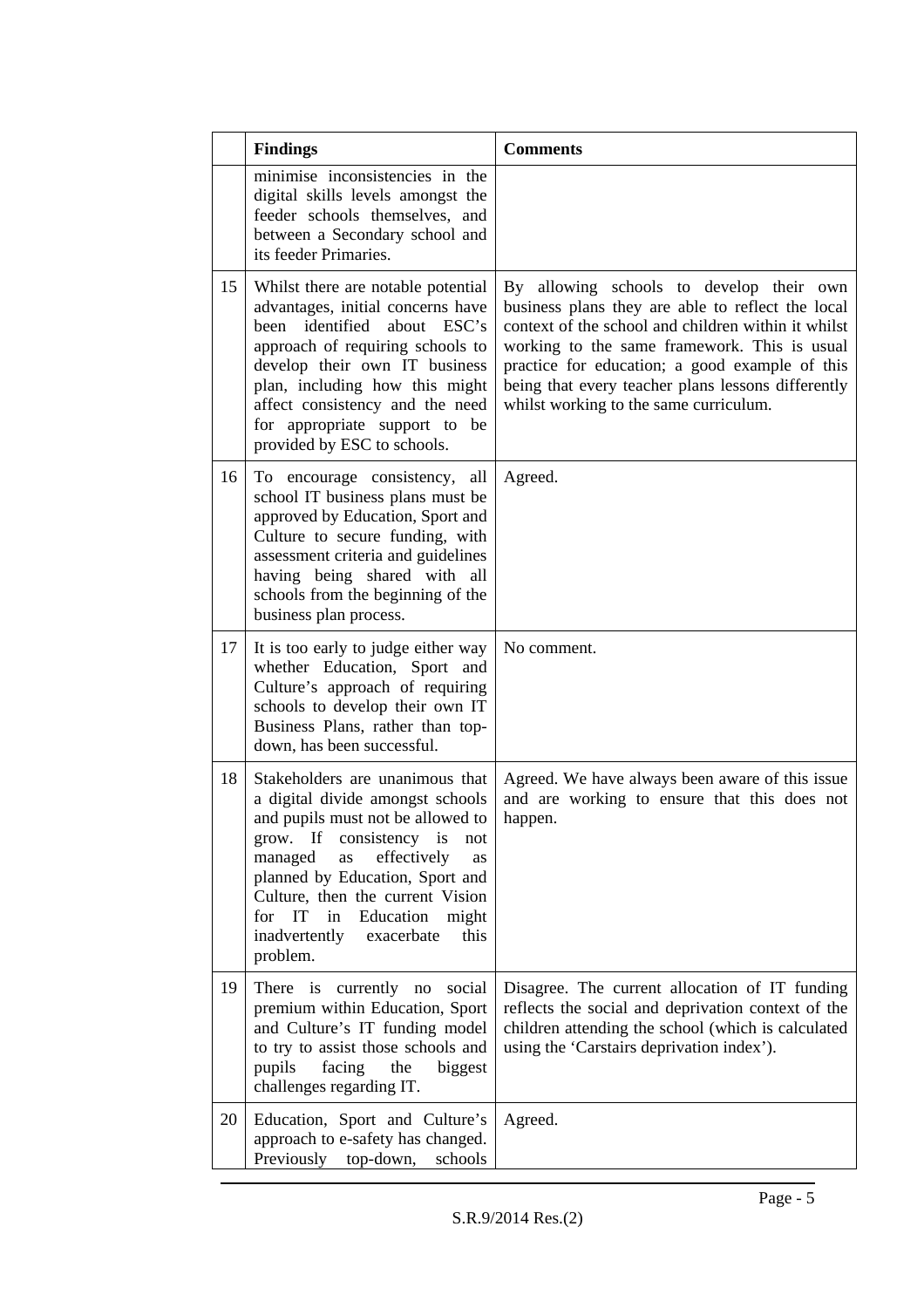|    | <b>Findings</b>                                                                                                                                                                                                                                 | <b>Comments</b>                                                                                                                                                                                                                                                                                                                                                                                    |
|----|-------------------------------------------------------------------------------------------------------------------------------------------------------------------------------------------------------------------------------------------------|----------------------------------------------------------------------------------------------------------------------------------------------------------------------------------------------------------------------------------------------------------------------------------------------------------------------------------------------------------------------------------------------------|
|    | now have the option to develop<br>an individually tailored policy if<br>they so choose, within Education,<br>Sport and Culture guidelines.                                                                                                      |                                                                                                                                                                                                                                                                                                                                                                                                    |
| 21 | Despite changes to the model of<br>establishing e-safety policies in<br>schools, pupil safety must always<br>remain the absolute priority.                                                                                                      | Agreed.                                                                                                                                                                                                                                                                                                                                                                                            |
| 22 | Education, Sport and Culture has<br>in post an e-Learning and e-<br>Safety co-ordinator to provide<br>schools with relevant information<br>training,<br>establish<br>and<br>to<br>appropriate individual polices and<br>to oversee consistency. | Agreed.                                                                                                                                                                                                                                                                                                                                                                                            |
| 23 | The challenge of changing the<br>teaching culture, methods and<br>environment within schools to<br>achieve the aims and objectives<br>of the 'Vision for IT' is widely<br>acknowledged<br>and<br>not<br>underestimated.                         | Agreed.                                                                                                                                                                                                                                                                                                                                                                                            |
| 24 | training<br>Teacher<br>features<br>prominently in the thinking and<br>plans of Education, Sport and<br>Culture and identification of each<br>school's<br>need<br>is<br>a<br>core<br>requirement of the IT Business<br>Plans.                    | Agreed.                                                                                                                                                                                                                                                                                                                                                                                            |
| 25 | It is not yet apparent that there<br>has been significant delivery of<br>teacher training<br>despite<br>the<br>upcoming implementation of the<br>'Vision for IT' from September<br>2015.                                                        | Disagree. There has been significant investment<br>within the primary school sector to prepare<br>schools for the new computing curriculum, by<br>training teachers alongside children as part of the<br>coding project. In addition training has been<br>provided to Secondary schools on coding,<br>raspberry pi's and lego robotics. This is just the<br>start of a planned training programme. |
| 26 | All pupils have an entitlement to<br>appropriate standards of teaching.<br>will<br>This<br>be<br>monitored<br>by<br>Education, Sport and Culture<br>with regard to teachers' use of<br>technology.                                              | Agreed.                                                                                                                                                                                                                                                                                                                                                                                            |
| 27 | Education, Sport and Culture will<br>in part use the Professional<br>Partnering Programme to help                                                                                                                                               | Agreed.                                                                                                                                                                                                                                                                                                                                                                                            |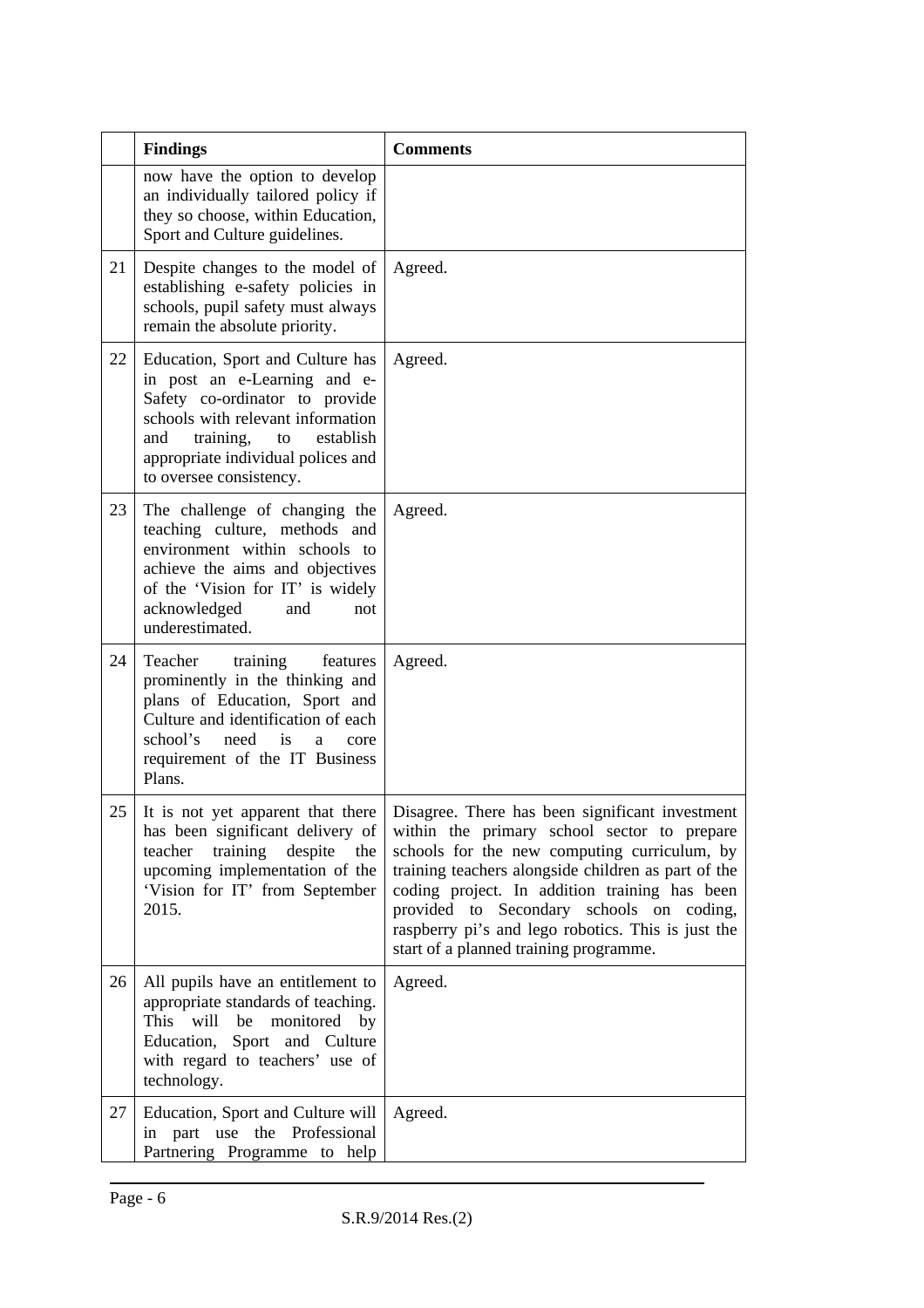|    | <b>Findings</b>                                                                                                                                                                                                                                                                                                                                          | <b>Comments</b>                                                                                                                                                                                      |
|----|----------------------------------------------------------------------------------------------------------------------------------------------------------------------------------------------------------------------------------------------------------------------------------------------------------------------------------------------------------|------------------------------------------------------------------------------------------------------------------------------------------------------------------------------------------------------|
|    | monitor implementation of the<br>Vision for IT<br>and maintain<br>appropriate standards in the use<br>by teachers of technology to<br>effectively enhance learning.                                                                                                                                                                                      |                                                                                                                                                                                                      |
| 28 | There were previous differences<br>of opinion between Education,<br>Sport and Culture and Digital<br>Jersey about the appropriate level<br>of focus on developing suitably<br>skilled school leavers to help<br>meet industry requirements.                                                                                                              | No comment.                                                                                                                                                                                          |
| 29 | Education, Sport and Culture and<br>Digital Jersey<br>are<br>now<br>in<br>agreement that students exiting<br>school at 16 should have a range<br>of skills. This should be a<br>combination<br>of<br>specific<br>curriculum based knowledge and<br>more generalised skills including<br>teamwork, problem solving and<br>communication.                  | Agreed.                                                                                                                                                                                              |
| 30 | Digital Jersey has commented<br>positively on the direction of<br>travel<br>established<br>in<br>the<br>development of digital skills for<br>school pupils by the Vision for IT<br>in Education.                                                                                                                                                         | No comment.                                                                                                                                                                                          |
| 31 | IT —<br>skills in schools will be<br>developed in 2 distinguishable<br>ways via the 'Vision for IT'<br>Firstly, general digital skills of all<br>should be<br>improved<br>pupils<br>through the change in teaching<br>culture and methodology, and<br>secondly, and more directly, by<br>the introduction of a new IT<br>curriculum from September 2014. | Agreed.                                                                                                                                                                                              |
| 32 | Despite<br>some<br>courses<br>at<br>Highlands College, the formal<br>provision of professional digital<br>skills<br>education post<br>$16$ is<br>limited. It appears that the digital<br>industry has recognised a need to<br>bridge this gap through its own<br>initiatives.                                                                            | Working in conjuction with Digital Jersey and the<br>Skills Executive, Highlands College is committed<br>to delivering programmes that are aligned to short<br>and medium term demand from industry. |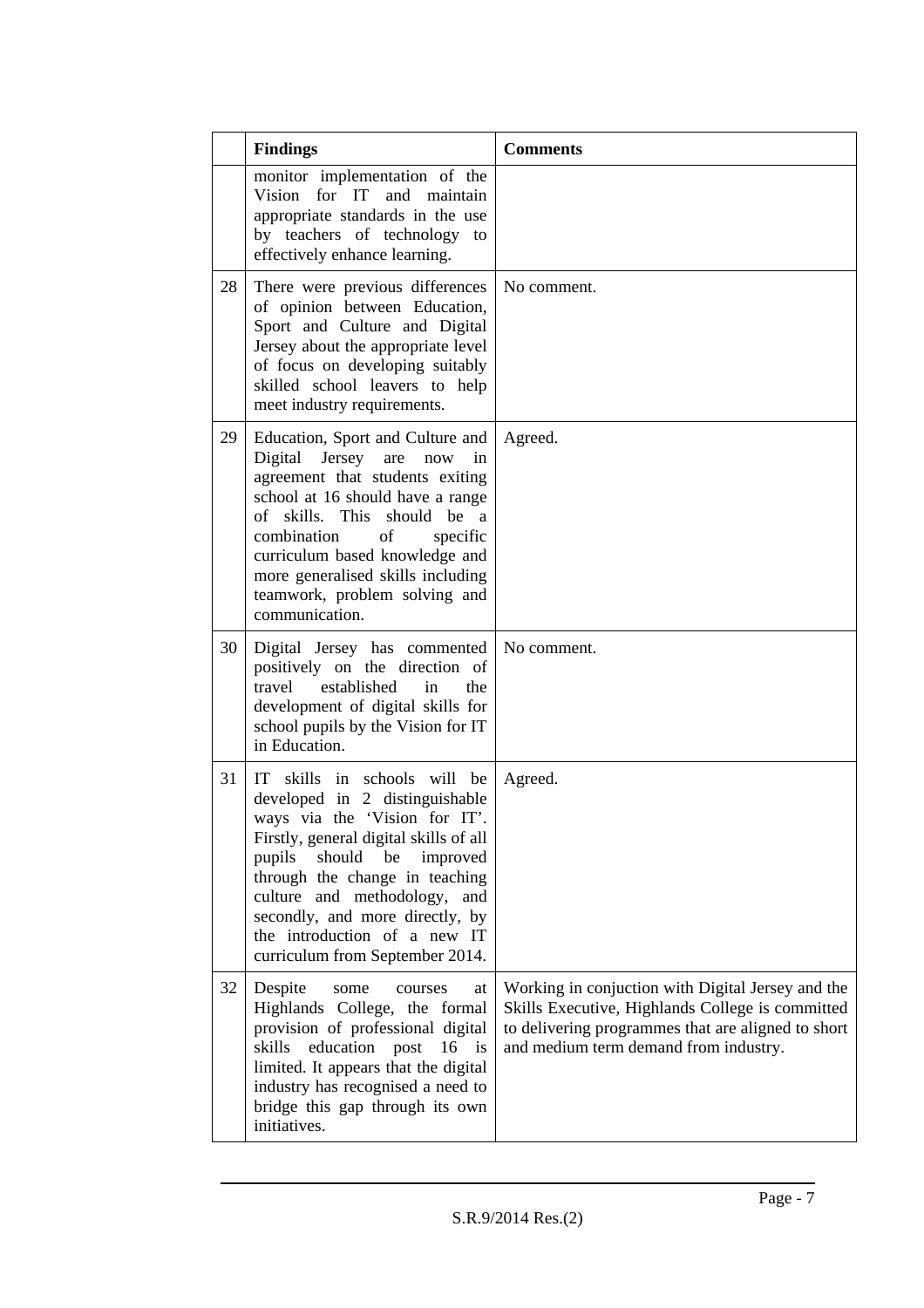|    | <b>Findings</b>                                                                                                                                                                                                                                                                                                                                                                                   | <b>Comments</b>                                                                            |
|----|---------------------------------------------------------------------------------------------------------------------------------------------------------------------------------------------------------------------------------------------------------------------------------------------------------------------------------------------------------------------------------------------------|--------------------------------------------------------------------------------------------|
| 33 | It is widely accepted that some<br>specialised inward migration will<br>be required to stimulate and<br>support the growth of a thriving<br>digital sector in Jersey.                                                                                                                                                                                                                             | No comment.                                                                                |
| 34 | States policy requires a 1:4 ratio<br>of inward migration v's local<br>appointments in the sector.                                                                                                                                                                                                                                                                                                | No comment.                                                                                |
| 35 | Local employment opportunities<br>in the emerging digital sector are<br>skilled<br>IT<br>than just<br>more<br>positions,<br>and<br>include<br>more<br>general business support roles.                                                                                                                                                                                                             | No comment.                                                                                |
| 36 | There are concerns that the<br>timelines of the Digital Jersey<br>strategy and Education, Sport and<br>Culture Vision do not appear to<br>converge as would be necessary<br>to meet Digital Jersey's short and<br>medium term goals regarding<br>local jobs.                                                                                                                                      | Digital Jersey was represented on the ESC<br>strategy group.                               |
| 37 | The new IT curriculum begins<br>from September 2014. It will be a<br>number of years before the first<br>pupils will leave school with the<br>benefit of its full cycle.                                                                                                                                                                                                                          | The speed of learning in IT means that the<br>benefits are realised before the full cycle. |
| 38 | Steps have been taken to try to<br>bridge the short-medium term<br>skills<br>development<br>gaps<br>in<br>between Digital Jersey's strategy<br>and Education's Vision for IT.<br>involved<br>This<br>has<br>some<br>collaborative initiatives between<br>Education, Sport and Culture and<br>Digital Jersey and significant<br>industry based projects, such as<br>those seen at the Digital Hub. | Agreed.                                                                                    |
| 39 | Jersey is not alone in recognising<br>the opportunities presented by<br>continually evolving technology,<br>need<br>and<br>the<br>to<br>develop<br>appropriate skills to seize them.<br>Malta and Estonia are often cited<br>as particularly clear examples and<br>are demonstrably more advanced<br>in<br>than<br>Jersey<br>delivering                                                           | Agreed.                                                                                    |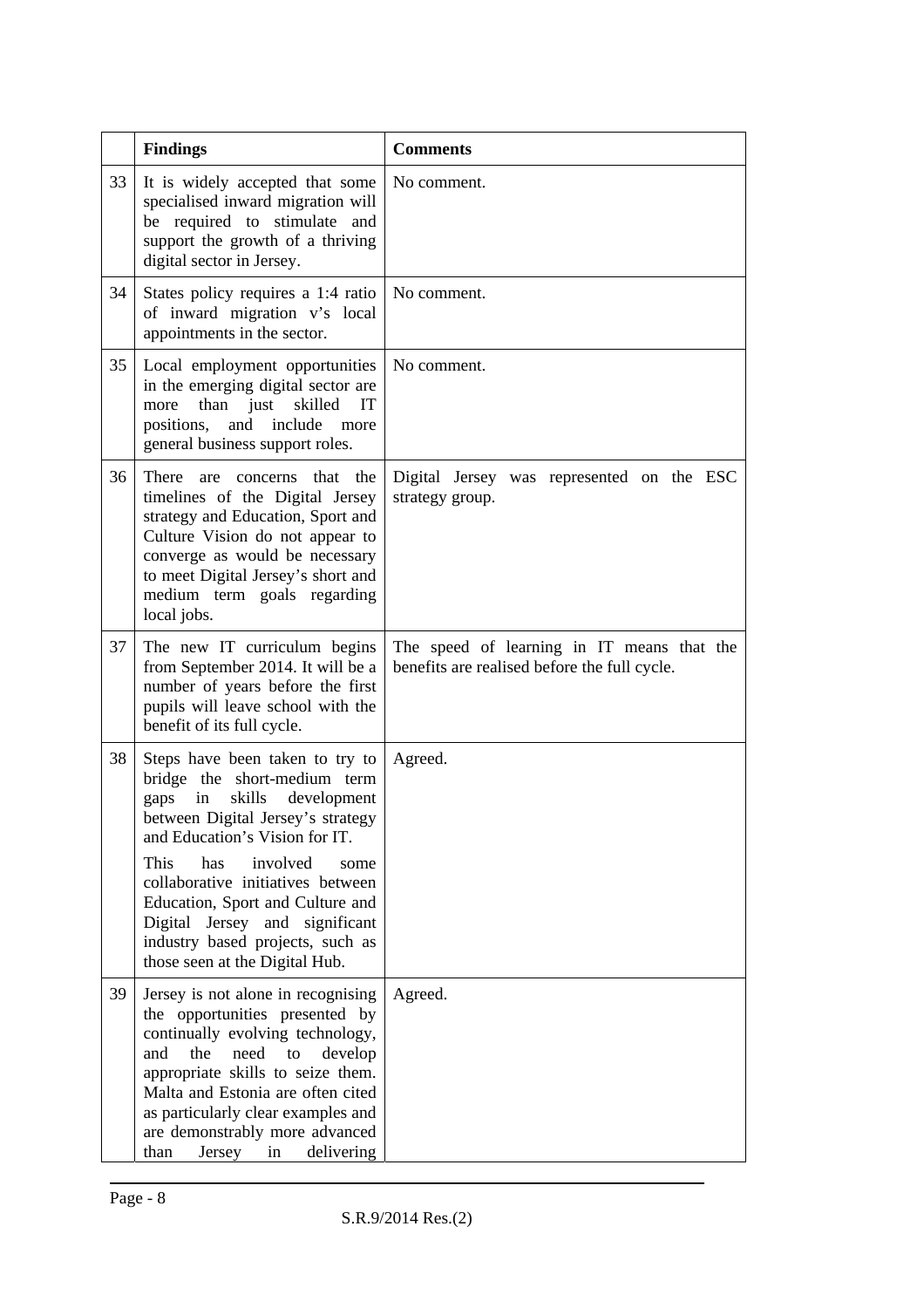|    | <b>Findings</b>                                                                                                                                                                                                                                                                            | <b>Comments</b> |
|----|--------------------------------------------------------------------------------------------------------------------------------------------------------------------------------------------------------------------------------------------------------------------------------------------|-----------------|
|    | associated strategies.                                                                                                                                                                                                                                                                     |                 |
| 40 | of<br>Presently<br>only<br>7.5%<br>interactions<br>between<br><b>Islanders</b><br>and government are carried out in<br>a digital form, electronically. The<br>States aim to increase digital<br>interactions with Islanders to<br>nearer 75% by 2018.                                      | No comment.     |
| 41 | £7 million is available under<br>current funding for delivery of<br>Phase 1 of the e-government<br>including<br>programme,<br>the<br>establishment of a full service e-<br>government platform by the end<br>of 2016.                                                                      | No comment.     |
| 42 | Phase 1 of the e-government<br>programme links existing core<br>systems through an 'enterprise<br>service bus', allowing them to<br>each<br>other.<br>This<br>talk<br>to<br>establishes a single citizen portal<br>whereby citizens will be able to<br>digitally interact with the States. | No comment.     |
| 43 | 'Tell Us Once' is a core objective<br>of e-government and will require<br>Phase 1 to deliver the necessary<br>capacity for States IT systems to<br>effectively and appropriately talk<br>to each other.                                                                                    | No comment.     |
| 44 | There is an ongoing longer term<br>funding requirement for the<br>second phase of e-government<br>between 2016 and 2019 which<br>will be subject to a successful bid<br>from the next Medium Term<br>Financial Plan.                                                                       | No comment.     |
| 45 | There is confidence amongst the<br>stakeholders that the target of<br>online/digital<br>increasing<br>interactions with Islanders from<br>7.5% to near 75% by 2018 is very<br>realistic and should be achieved<br>in the relatively short to medium<br>term.                               | No comment.     |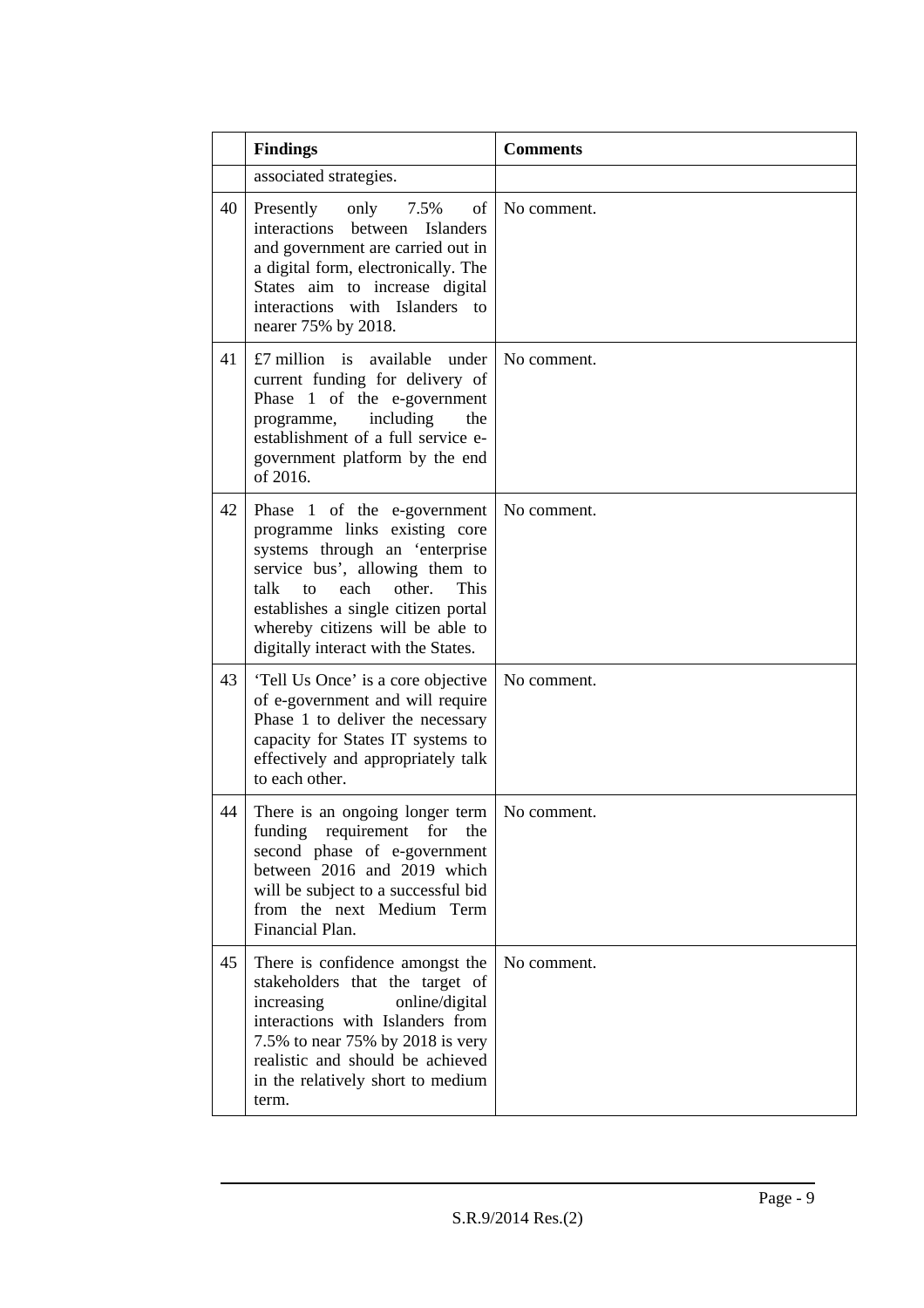|    | <b>Findings</b>                                                                                                                                                                                                                                                                                                                | <b>Comments</b> |
|----|--------------------------------------------------------------------------------------------------------------------------------------------------------------------------------------------------------------------------------------------------------------------------------------------------------------------------------|-----------------|
| 46 | To help the 25% not accounted<br>for by the States e-government<br>interaction target of 75%, the<br>need for digital skill development<br>initiatives<br>and<br>plans<br>is<br>recognised.                                                                                                                                    | No comment.     |
| 47 | To avoid creation of a community<br>digital divide it will be essential<br>train<br>and<br>the<br>prepare<br>to<br>population<br>use<br>the<br>to<br>$e-$<br>government platform effectively,<br>both in terms of skills and<br>connectivity.                                                                                  | No comment.     |
| 48 | Digital Jersey has a particular<br>responsibility through its social<br>objectives to address digital<br>divide concerns for the whole<br>community, not least the '25%'<br>group.                                                                                                                                             | No comment.     |
| 49 | Digital Jersey has accepted that<br>its business plan and strategy<br>does not have adequate depth<br>around<br>general<br>skills<br>development in the overall<br>population and is working to<br>address this situation.                                                                                                     | No comment.     |
| 50 | The<br>also have<br>States<br>a<br>responsibility towards the '25%'<br>group and aim to undertake<br>associated<br>education<br>and<br>infrastructure provision through<br>libraries, Highlands College and<br>the Parishes. The States will also<br>continue<br>offer<br>traditional<br>to<br>platforms for service delivery. | No comment.     |
| 51 | The involvement of the Parishes<br>will be critical in achieving some<br>the<br>regarding<br>targets<br>οf<br>$e-$<br>particularly<br>government,<br>for<br>vulnerable sections of society.                                                                                                                                    | No comment.     |
| 52 | Failure to improve the digital<br>of<br>the<br>25%<br>skills<br>might<br>exacerbate digital divide and may<br>further<br>disadvantage<br>already<br>vulnerable<br>groups<br>in<br>turn<br>undermining major<br>objectives,                                                                                                     | No comment.     |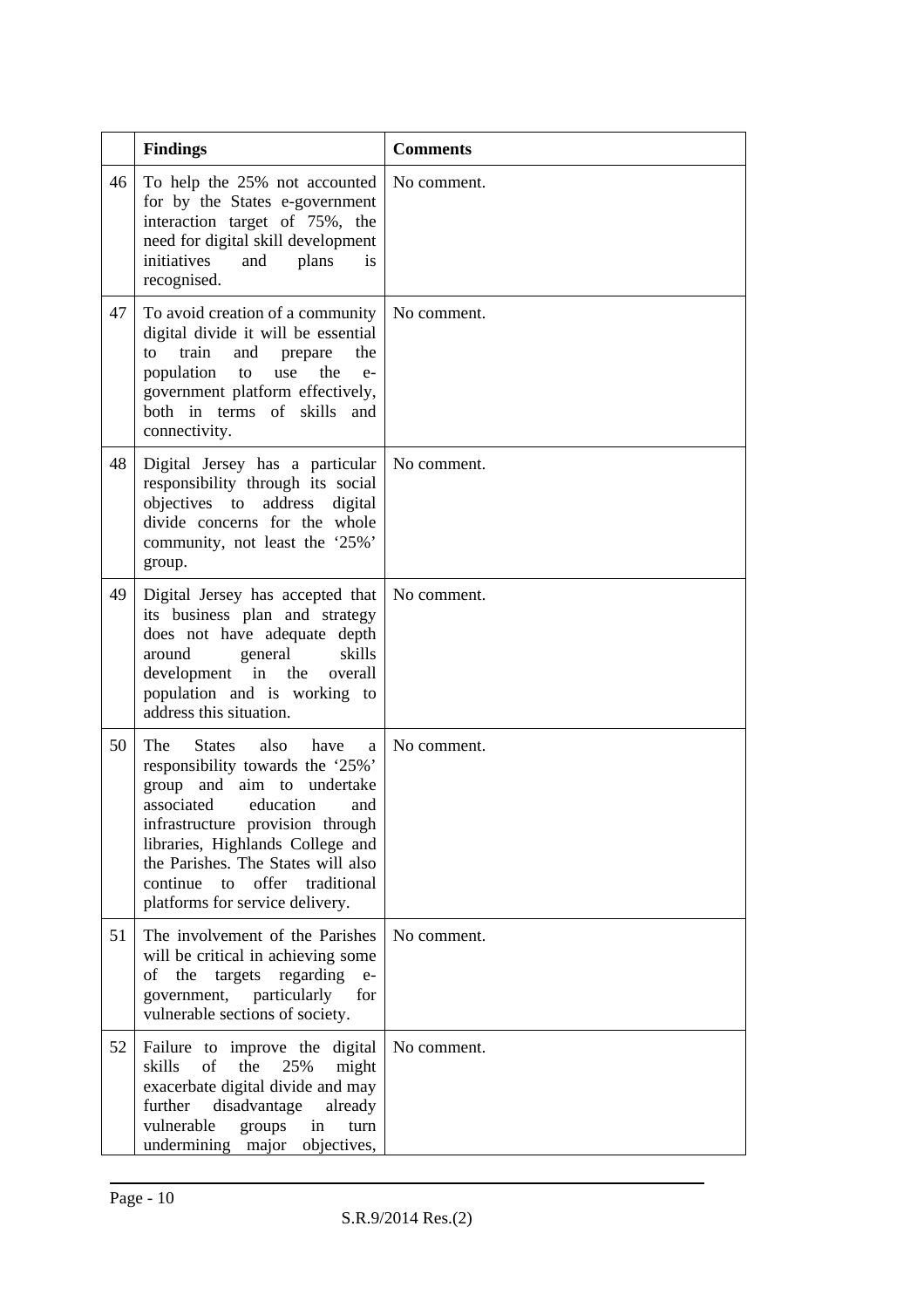|    | <b>Findings</b>                                                                                                                                                                                                                                          | <b>Comments</b> |
|----|----------------------------------------------------------------------------------------------------------------------------------------------------------------------------------------------------------------------------------------------------------|-----------------|
|    | such as the growth of e-health.                                                                                                                                                                                                                          |                 |
| 53 | In the short term, most e-<br>government services will<br>be<br>provided online and require<br>insubstantial connectivity<br>to<br>enable basic web browsing.                                                                                            | No comment.     |
| 54 | More advanced e-health type<br>applications will require higher<br>levels of connectivity, which<br>should be<br>assisted<br>by<br>infrastructure initiatives such as<br>Gigabit Jersey.                                                                 | No comment.     |
| 55 | In implementing its Gigabit<br>Jersey programme, JT has<br>installed its fibre network to all<br>schools in readiness<br>for<br>Education, Sport and Culture's<br>tender process to provide a new<br>IT network for schools and to<br>over 10,000 homes. | No comment.     |

### **RECOMMENDATIONS**

|   | <b>Recommendations</b>                                                                                                                                                                                                                                                                                         | To         | Accept/<br><b>Reject</b> | <b>Comments</b> | <b>Target date of</b><br>action/<br>completion |
|---|----------------------------------------------------------------------------------------------------------------------------------------------------------------------------------------------------------------------------------------------------------------------------------------------------------------|------------|--------------------------|-----------------|------------------------------------------------|
| 1 | The Minister for Education,<br>Sport and Culture must ensure<br>momentum is maintained in<br>the implementation of the<br>'Vision for IT in Education' to<br>avoid the significant potential<br>consequences of 'if you miss it<br>by a month you have missed it<br>by a year' regarding the<br>academic year. | <b>ESC</b> | Accept                   |                 | Dec 2015.                                      |
| 2 | The Minister for Economic<br>Development must<br>ensure<br>that appropriate gathering of<br>statistical information and key<br>performance indicators<br>are<br>undertaken in relation to, and<br>by, Digital Jersey, to inform<br>progress against objectives<br>on an ongoing basis.                         | <b>NA</b>  | NA                       |                 |                                                |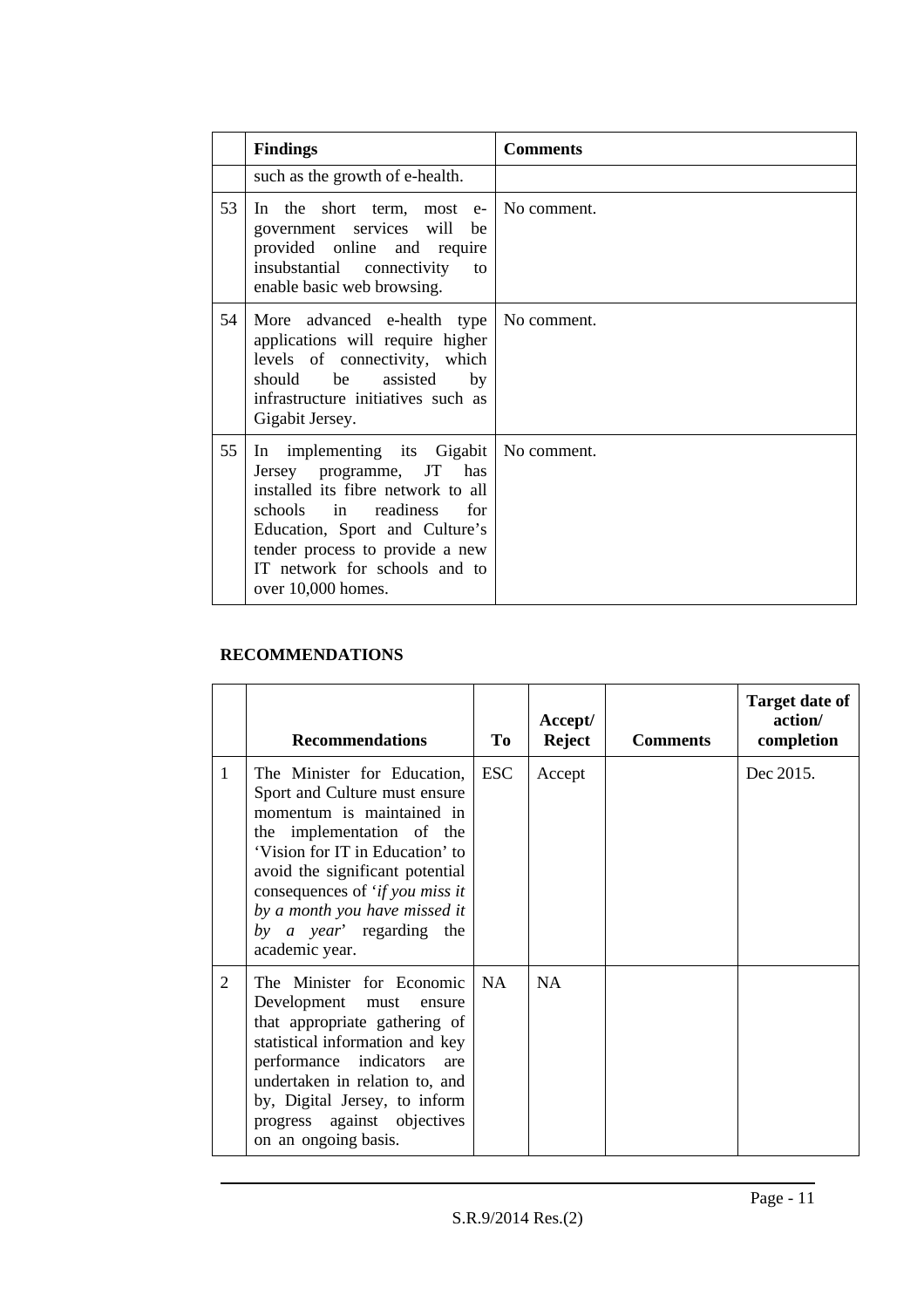|                | <b>Recommendations</b>                                                                                                                                                                                                                                                              | To         | Accept/<br><b>Reject</b> | <b>Comments</b>                                                                                                                 | <b>Target date of</b><br>action/<br>completion |
|----------------|-------------------------------------------------------------------------------------------------------------------------------------------------------------------------------------------------------------------------------------------------------------------------------------|------------|--------------------------|---------------------------------------------------------------------------------------------------------------------------------|------------------------------------------------|
| 3              | The<br>Minister<br>for<br>next<br>Education, Sport and Culture<br>will need to prioritise the<br>development of a long term<br>strategy to complement and<br>underpin<br>the<br>long-term<br>objectives of the 'Vision for<br>IT'.                                                  | <b>ESC</b> | Accept                   |                                                                                                                                 | Dec 2016                                       |
| $\overline{4}$ | The Minister for Education,<br>Sport and Culture must ensure<br>that appropriate gathering of<br>statistical information and key<br>performance indicators<br>are<br>undertaken in relation to the<br>Vision for IT in Education to<br>inform<br>against<br>progress<br>objectives. | <b>ESC</b> | Accept                   |                                                                                                                                 | Ongoing.                                       |
| 5              | It is imperative that the<br>Minister for Education, Sport<br>Culture<br>secures<br>and<br>the<br>required funding in the next<br>Medium Term Financial Plan<br>to keep momentum behind<br>planned<br>pedagogical<br>the<br>changes and associated digital<br>skills development.   | <b>ESC</b> | Accept                   | <b>Bids</b><br>have<br>already<br>been<br>submitted<br>for<br>the next MTFP<br>and are subject<br>political<br>to<br>agreement. | Dec 2015                                       |
| 6              | The Chief Minister<br>should<br>ensure that Ministers fully<br>comply with the Code of<br>Practice for Scrutiny Panels<br>and the Public Accounts<br>Committee,<br>paying<br>particular attention to the<br>need to provide timely and<br>adequate<br>information<br>to<br>Panels.  | <b>NA</b>  | <b>NA</b>                |                                                                                                                                 |                                                |
| 7              | The Minister for ESC must<br>that<br>appropriate<br>ensure<br>support to schools continues<br>to be provided throughout the<br>delivery phase of the 'Vision<br>for IT', and beyond, in order<br>to help achieve its long term<br>ambitions.                                        | <b>ESC</b> | Accept                   | Ongoing.                                                                                                                        | Dec 2015                                       |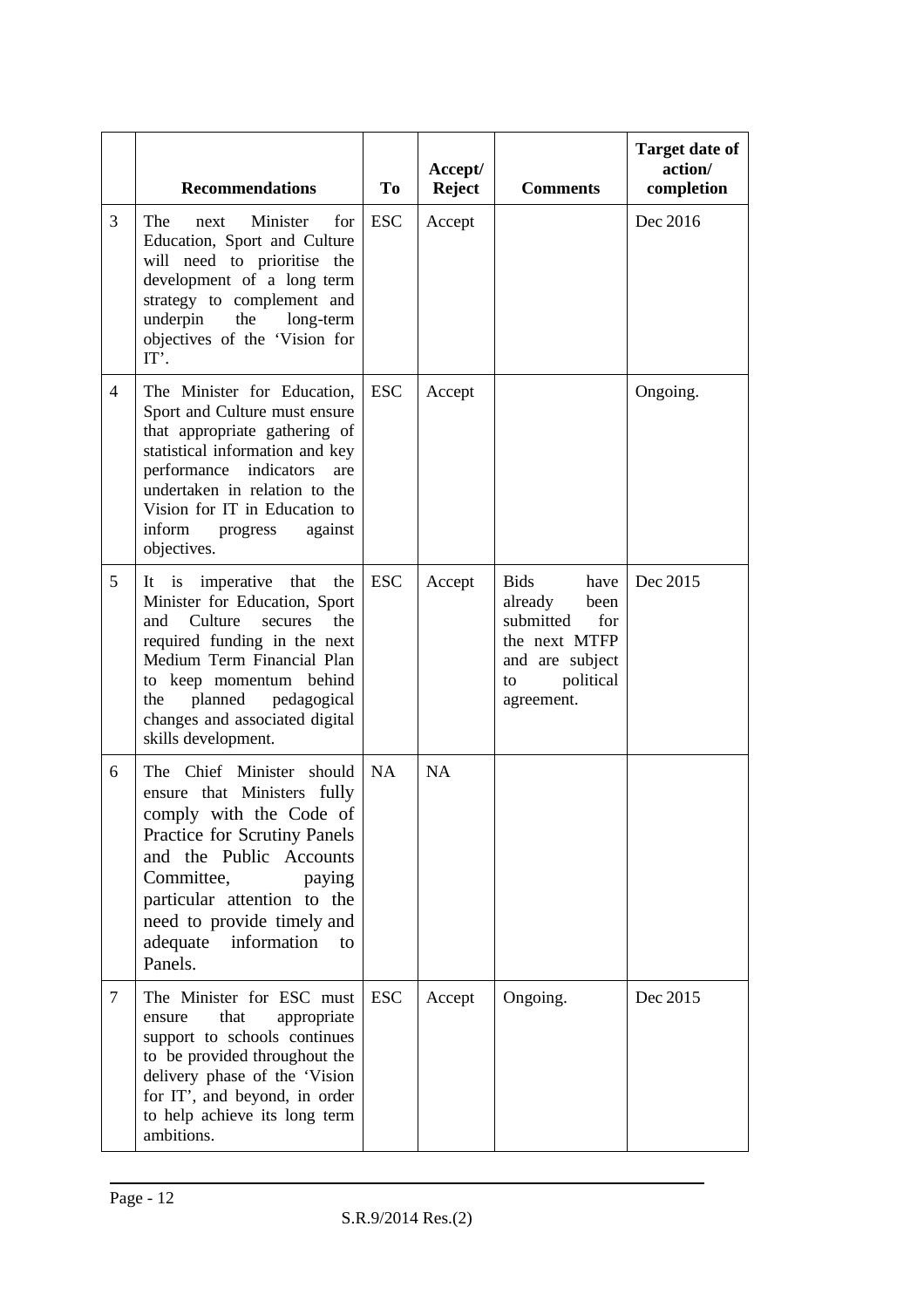|    | <b>Recommendations</b>                                                                                                                                                                                                                                                                            | To         | Accept/<br><b>Reject</b> | <b>Comments</b>                                                                                                        | <b>Target date of</b><br>action/<br>completion |
|----|---------------------------------------------------------------------------------------------------------------------------------------------------------------------------------------------------------------------------------------------------------------------------------------------------|------------|--------------------------|------------------------------------------------------------------------------------------------------------------------|------------------------------------------------|
| 8  | All<br>schools<br>should<br>be<br>required by ESC to work in<br>appropriate clusters.                                                                                                                                                                                                             | <b>ESC</b> | Reject                   | Schools are able<br>decide<br>the<br>to<br>most appropriate<br>method delivery.                                        |                                                |
| 9  | <b>ESC</b><br>should<br>facilitate<br>scheduled meetings<br>of<br>all<br>Head Teachers (Primary and<br>Secondary)<br>share<br>best<br>to<br>practice in IT. The same<br>should occur for all Heads of<br>IT, either<br>the<br>at<br>same<br>scheduled meetings as Head<br>Teachers or separately. | <b>ESC</b> | Accept                   | This is already<br>happening.                                                                                          |                                                |
| 10 | Education, Sport and Culture<br>work<br>provide<br>must<br>to<br>consistency across the Island<br>schools to ensure that the<br>acquisition of digital skills<br>is not a post code lottery.                                                                                                      | <b>ESC</b> | Accept                   | Ongoing.                                                                                                               |                                                |
| 11 | An examination should be<br>undertaken by the Minister<br>for Education, Sport<br>and<br>Culture about the merits or<br>otherwise of introducing a<br>social premium to the funding<br>the<br>IT<br>of<br>strategy<br>for<br>education from 2016.                                                 | <b>ESC</b> | Reject                   | The<br>'Carstairs<br>deprivation<br>index' is used.                                                                    |                                                |
| 12 | School e-safety policy should<br>also educate and equip<br>students to be safer users of<br>the internet outside of school.                                                                                                                                                                       | <b>ESC</b> | Accept                   | This<br>already<br>happens                                                                                             |                                                |
| 13 | It<br>must be<br>ensured<br>that<br>teachers are provided with<br>ongoing training support, and<br>that training and standards of<br>teaching using IT are subject<br>to ongoing monitoring.                                                                                                      | <b>ESC</b> | Accept                   | Ongoing.                                                                                                               | Dec 2015                                       |
| 14 | A structured, comprehensive<br>of<br>identified<br>programme<br>teacher training requirements<br>should be developed and be<br>implement<br>ready<br>to<br>by<br>Education, Sport and Culture<br>from the start of term in                                                                        | <b>ESC</b> | Reject                   | A<br>training<br>options<br>programme is in<br>the process of<br>being developed<br>centrally which<br>schools can buy |                                                |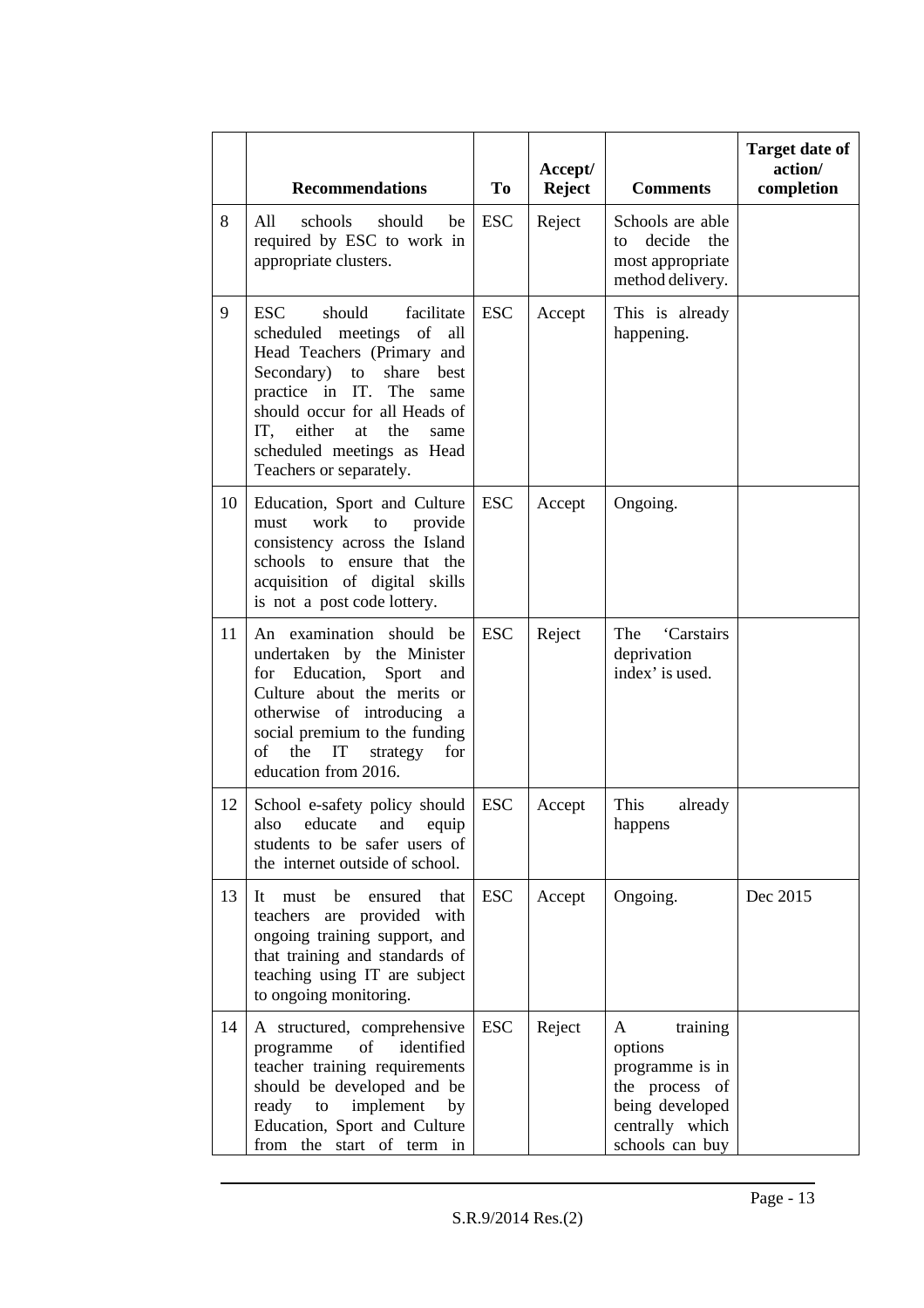|    | <b>Recommendations</b>                                                                                                                                                                                                                                                                                     | T <sub>o</sub> | Accept/<br><b>Reject</b> | <b>Comments</b>                                                                                                                                                                                                                                                                                                                                                                                                                                                                                                                                                                       | <b>Target date of</b><br>action/<br>completion |
|----|------------------------------------------------------------------------------------------------------------------------------------------------------------------------------------------------------------------------------------------------------------------------------------------------------------|----------------|--------------------------|---------------------------------------------------------------------------------------------------------------------------------------------------------------------------------------------------------------------------------------------------------------------------------------------------------------------------------------------------------------------------------------------------------------------------------------------------------------------------------------------------------------------------------------------------------------------------------------|------------------------------------------------|
|    | September 2014.                                                                                                                                                                                                                                                                                            |                |                          | into according to<br>individual need.<br>Schools have the<br>option<br>to<br>undertake<br>whatever<br>training<br>requirements<br>their staff need.                                                                                                                                                                                                                                                                                                                                                                                                                                   |                                                |
| 15 | Education, Sport and Culture<br>will need to ensure that new<br>expectations regarding the use<br>of technology to effectively<br>enhance learning are<br>fully<br>communicated<br>the<br>to<br>Professional Partners.                                                                                     | <b>ESC</b>     | Accept                   | Ongoing.                                                                                                                                                                                                                                                                                                                                                                                                                                                                                                                                                                              | Dec 2015                                       |
| 16 | Through<br>of<br>assessment<br>appropriate<br>statistical<br>monitoring and working in<br>partnership with the digital<br>industry, Education, Sport and<br>Culture should be flexible<br>provide appropriate higher<br>education courses and learning<br>opportunities tailored to the<br>digital sector. | <b>ESC</b>     | Accept                   | <b>ESC</b><br>and<br>Highlands<br>College, the sole<br>public<br>sector<br>provider<br>of<br>higher<br>education,<br>will<br>continue<br>to<br>liaise with the<br>digital sector to<br>ensure that the<br>digital<br>curriculum is fit<br>for purpose. The<br>recommendation<br>is<br>accepted<br>however it must<br>recognised<br>be<br>that there is a<br>difference<br>between<br>the<br>digital education<br>provided as part<br>of<br>the<br>mainstream<br>curriculum and<br>digital<br>training<br>specific<br>for<br>of the<br>sectors<br>industry<br>which<br>may be provided | Dec 2015                                       |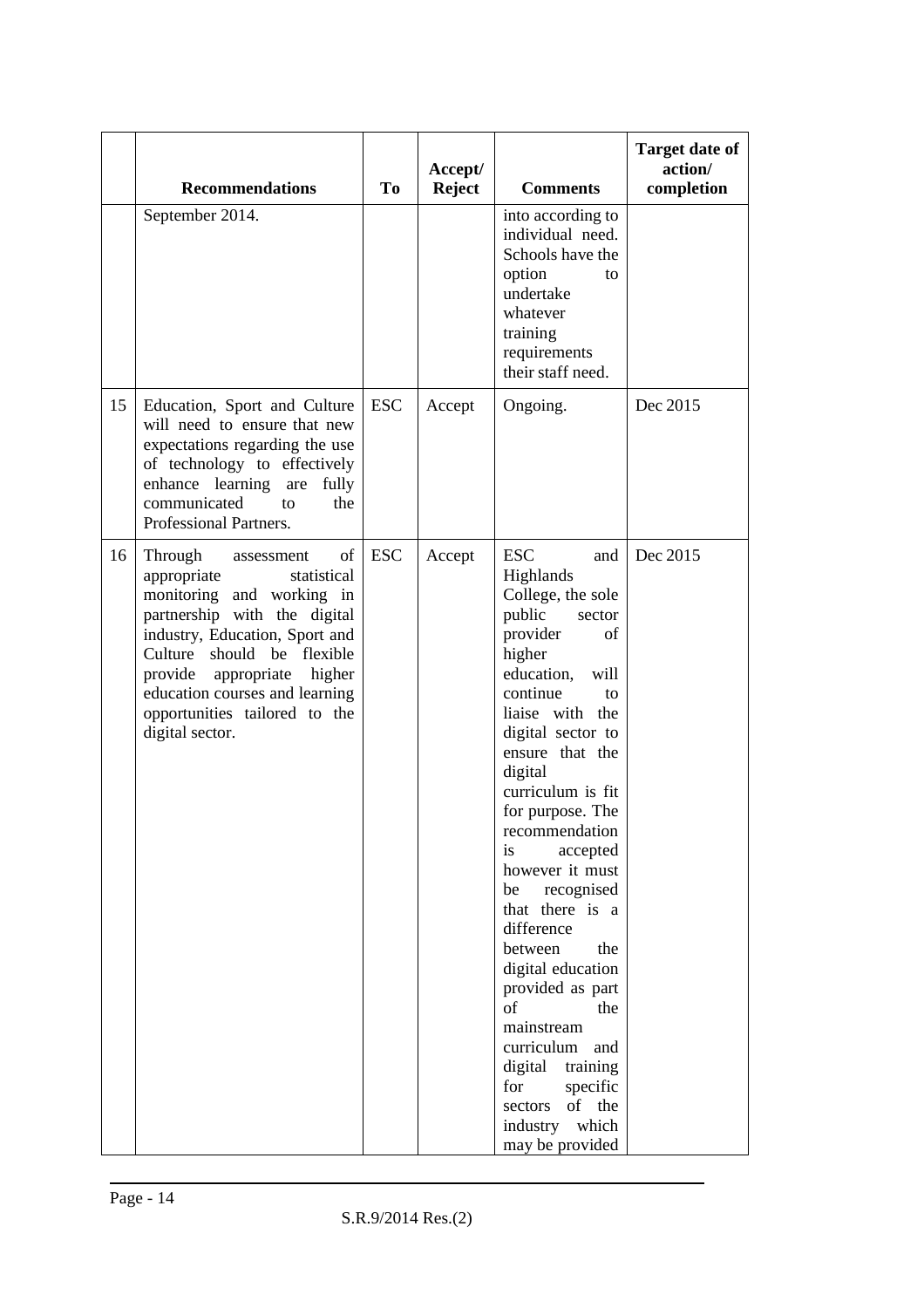|    | <b>Recommendations</b>                                                                                                                                                                                                                                                                                                            | <b>To</b>  | Accept/<br><b>Reject</b> | <b>Comments</b>           | <b>Target date of</b><br>action/<br>completion |
|----|-----------------------------------------------------------------------------------------------------------------------------------------------------------------------------------------------------------------------------------------------------------------------------------------------------------------------------------|------------|--------------------------|---------------------------|------------------------------------------------|
|    |                                                                                                                                                                                                                                                                                                                                   |            |                          | by the private<br>sector. |                                                |
| 17 | Through<br>of<br>assessment<br>appropriate<br>statistical<br>monitoring and dialogue, the<br>Ministers for Education, Sport<br>and Culture and Economic<br>Development<br>must<br>work<br>together to help support the<br>growth of the digital sector<br>and achieve associated local<br>employment opportunities.               | <b>ESC</b> | Accept                   | Ongoing.                  | Dec 2015                                       |
| 18 | Where<br>inward<br>migration<br>occurs, it should be specialised<br>in nature.                                                                                                                                                                                                                                                    | NA         |                          |                           |                                                |
| 19 | The Minister for Economic<br>Development must continue<br>to be highly attentive of the<br>work of other jurisdictions<br>digital initiatives<br>pursuing<br>(economic<br>and<br>social),<br>in<br>order to help inform and<br>shape how Jersey can become<br>a recognised world presence<br>as a digital economy and<br>society. | NA         |                          |                           |                                                |
| 20 | To help the success of the<br>highly<br>important<br>'Tell<br>Us<br>Once' principle, individual<br>departmental IT systems and<br>strategies should be subject to<br>validation by a central co-<br>ordinator<br>to<br>ensure<br>compatibility.                                                                                   | <b>NA</b>  |                          |                           |                                                |
| 21 | imperative<br>It is<br>that<br>the<br>Minister<br>for<br>Economic<br>Development<br>secures<br>the<br>required funding in the next<br>Medium Term Financial Plan<br>to keep momentum behind the<br>e-government programme.                                                                                                        | NA         |                          |                           |                                                |
| 22 | The Minister for Economic<br>Development should ensure<br>that Digital Jersey<br>adds<br>adequate<br>depth<br>around                                                                                                                                                                                                              | <b>NA</b>  |                          |                           |                                                |